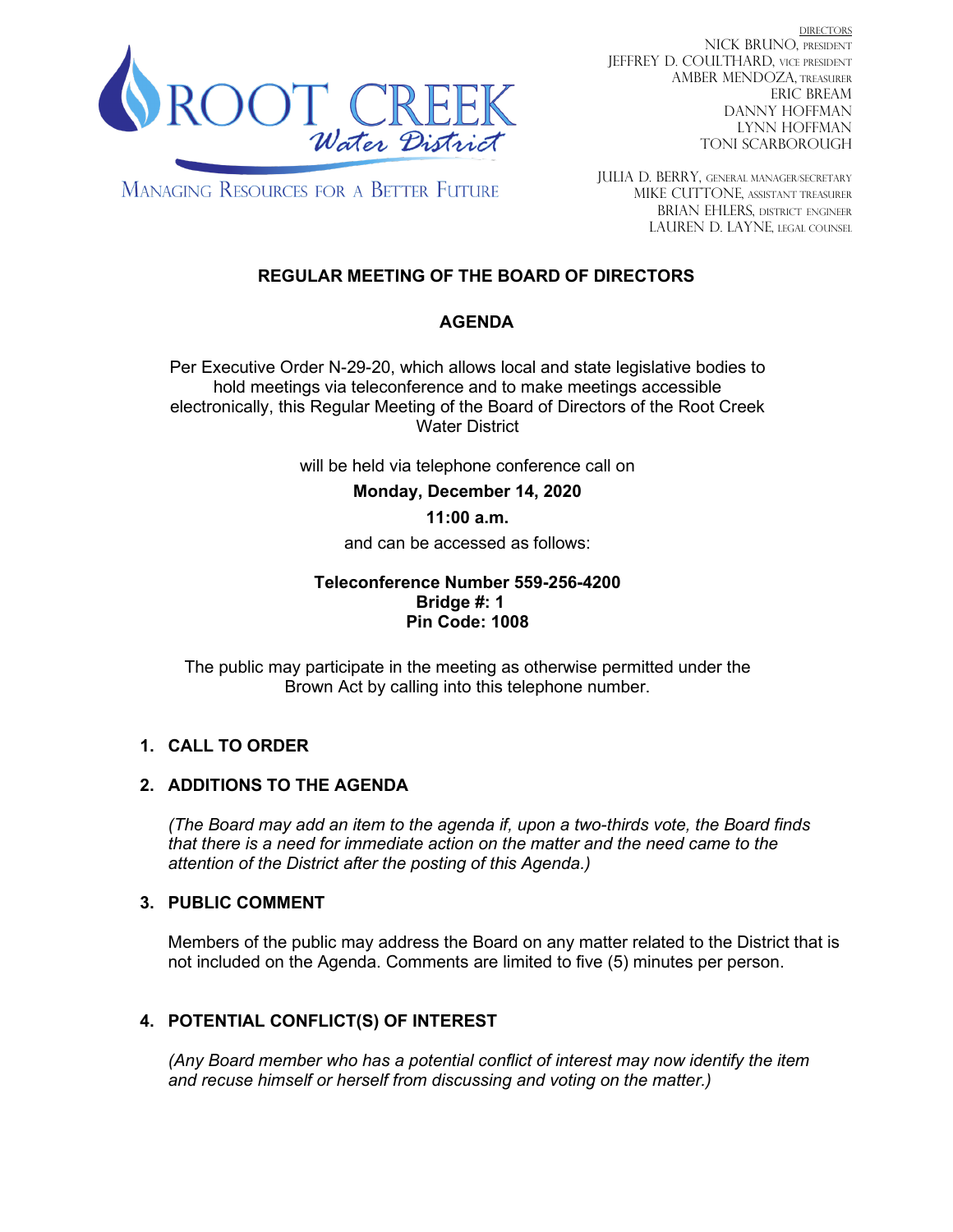### **5. CONSENT CALENDAR** – Review and Consider for Action:

- **a.** Approval of Minutes of the regular Board Meeting on November 9, 2020.
- **b.** Acceptance of the financial statements for the month of October 2020.
- **c.** Update District Standards and Specifications for Public Works Projects.
	- **i.** Compaction
		- **ii.** Joint Testing
- **d.** Resolution to Conduct Elections in Even-Numbered Years. Resolution No. 2020-12-00

#### **6. CORRESPONDENCE**

*(Members of the Board or Staff may provide comment on any timely matter related to the District that is not included on the agenda.)*

- **7. PUBLIC HEARING**  Public hearing to review and consider adopting updated fees for the following:
	- **i.** Special Assessment (per acre)
	- **ii.** Agricultural Surface Water Fee
	- **iii.** Agricultural Groundwater Recharge Fee
	- **iv.** Municipal Storm Drain Rate
	- **v.** Municipal Wastewater Rate
	- **vi.** Municipal Water Rates
	- **vii.** Municipal and Commercial Connection Fees
- **8. Resolutions to adopt fees discussed in the Public Hearing** Review and take action Upon conclusion of the public hearing, the Board may take action to review and consider adopting the updated fees.
	- **i.** Special Assessment (per acre) No. 2020-12-01
	- **ii.** Agricultural Surface Water Fee No. 2020-12-02
	- **iii.** Agricultural Groundwater Recharge Fee No.2020-12-03<br>**iv.** Municipal Storm Drain Rate No. 2020-12-04
	- **iv.** Municipal Storm Drain Rate No. 2020-12-04
	- **v.** Municipal Wastewater Rate No. 2020-12-05
	- **vi.** Municipal Water Rates No. 2020-12-06
	- **vii.** Municipal and Commercial Connection Fees No. 2020-12-07
- **9. BOARD ACTION ITEMS**  The Board may take action on any of the following items:

#### **NEW BUSINESS**

- **a. Ninth Amendment to the Infrastructure Lease –** Review and consider action to extend the infrastructure lease between the Root Creek Water District and Riverstone Development, LLC to December 31, 2021.
- **b. Well #4 License Agreement –** Review and consider action to enter into a license agreement with Wilson Homes to operate and maintain Well #4.
- **c. Resolution Regarding Use of Restricted Reserves –** Review and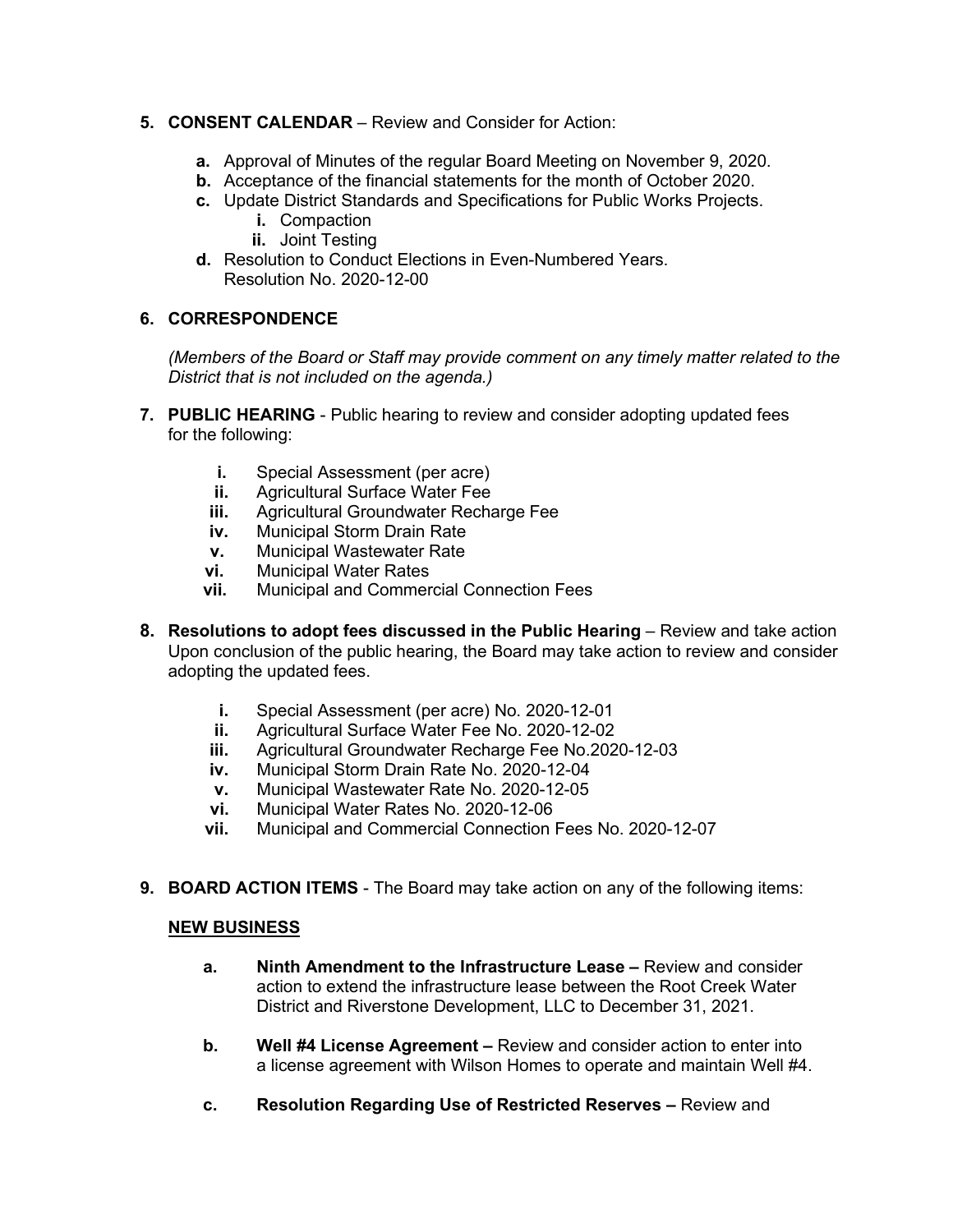consider action to adopt a resolution to approve borrowing from the Restricted Funds for operation of the District and to balance the District's budget. Resolution No. 2012-12-08

- **d. 400,000 Gallons Per Day (gpd) Wastewater Treatment Facility Equipment Purchase-** Review and consider the expenditure of \$197,852 to upgrade 400,000 gpd wastewater treatment facility. The \$197,852 includes \$71,800 in additions to the base bid price and \$126,052 for the Drypac unit for sludge handling.
- **e. Contract for Engineering Services –** Review and consider action to enter into an agreement with Provost and Pritchard to provide engineering design, bidding and construction management services for 400,000 gpd wastewater treatment facility.
- **f. General Management Services Contract** Review and consider action
	- **i.** Board to consider renewing general management services contract with Julia Berry Consulting, Inc.
	- **ii.** Board to consider amending the general management services contract to provide for additional administrative support services.
- **10. DISTRICT ENGINEER'S REPORT -** The Board may take action on any of the following items:
	- **a.** Operations Monthly Report
	- **b.** Other District Matters
- **11. LEGAL COUNSEL REPORT** The Board may take action on any of the following items:
	- **a.** Legislation
	- **b.** Other District Matters
- **12. GENERAL MANAGER'S REPORT** The Board may take action on any of the following items:
	- **a.** Root Creek Water District 2021 Budget
	- **b.** Monthly Operations
	- **c.** Other District Matters
- **13. ROOT CREEK WATER DISTRICT ACTING AS THE BOARD OF DIRECTORS FOR THE COMMUNITY FACILITIES DISTRICT (CFD) NO. 2016-1** – The Board may take action on any of the following items:
	- **a. CFD Local Special Tax and Bond Accountability Report for the FY Ended June 30, 2020** – Review and consider action to receive and file the Report.
	- **b. Resolution of Intention to Issue Tax Exempt Bonds -** Review and